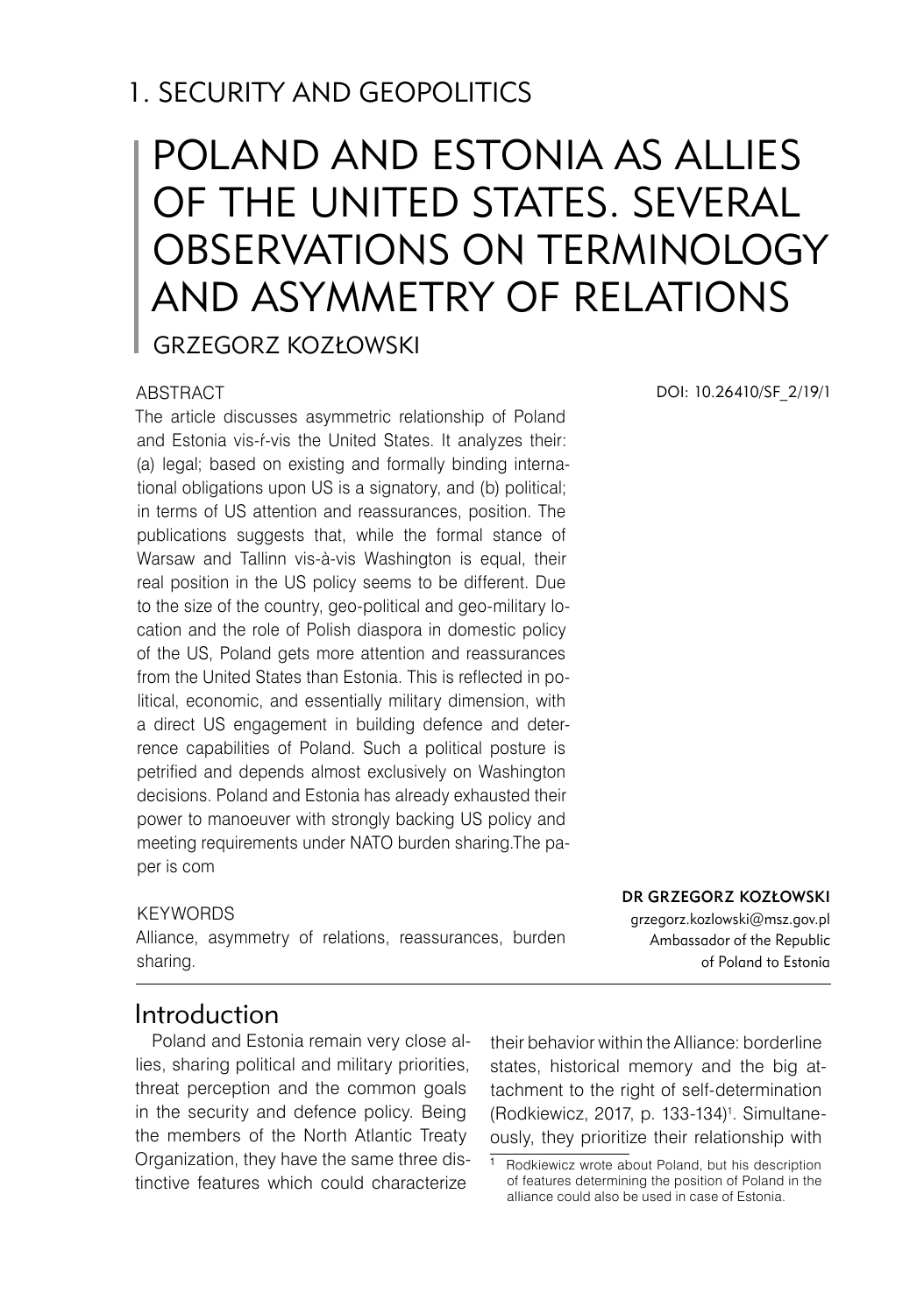the United States as the foundation of their security guarantees. However, while the US is in the centre of the Polish and Estonian foreign and security policy, the position of these countries in American politics seems to be different andcould be characterized by a diverse level of attention and reassurances from Washington vis-à-vis Warsaw and Tallinn.

# 1. Poland and Estonia as Allies of the United States.

Theory of international relations offers us a lot of definitions of an 'alliance' (Bergsmann, 2001, p. 25). One of the most widely accepted description was given by Stephen M. Walt who interpreted alliance as a "formal or informal arrangement for security cooperation between two or more sovereign states" (Walt, 1990, p. 12). Such a broad definition embrace not only written, but also other forms of alliances since in some cases states could be reluctant to sign formal treaties (i.e. alliance between US and Israel).

US political documents do not necessary give us a full picture on Washington's allies. The US National Security Strategy often uses that ('allies') term in the wider context of security relations of US. It stipulates that "allies and partners are a great strength of the United States. They add directly to US political, economic, military, intelligence, and other capabilities (...). None of our adversaries have comparable coalitions"<sup>2</sup>. In selected areas of text the term 'ally' is dedicated to states; it refers i.e. to Korea, Thailand and Philippines. It also embraces NATO allies stating that "NATO alliance of free and sovereign states is one of our great advantages over competitors,

and the United States remains committed to art. V of the Washington Treaty<sup>3</sup>.

2018 National Defense Strategy of the United States describes mutually beneficial alliances and partnerships as crucial and "providing a durable, asymmetric advantage that no competitor or rival can match". The document identifies Indo-Pacific alliances and partnerships and the Trans-Atlantic NATO alliance as priority of security relationship<sup>4</sup>. For some of experts terms 'allies' and 'partners' seem not to have any differences. Hans Binnendijk emphasizes that the US relies heavily on 'outer defense' composed of allies and coalition partners; later in this category he uses a one broader term 'partners' (Binnendijk, 2016, p. 3).

#### Hierarchy of US allies'.

First category of allies can be found in treaty obligations of the US. According to Article II, section 2 of the Constitution of the United States, the US President "shall have Power, by and with the Advice and Consent of the Senate, to make treaties, provided two thirds of the Senators present concur"<sup>5</sup>. The United States concluded both multilateral and bilateral treaty agreements, which we would fall into the category of alliances or as the US State Department describes them as 'US Collective Defense Arrangements'. Upon the current list of treaties in force, the US is a part of: Inter-American treaty of reciprocal assistance (Rio Treaty), Security Treaty (ANZUS Pact), Southeast Asia collective defense treaty (SEATO), North Atlantic Treaty Organization (NATO) and bilateral mutual defense treaties with

*National Security Strategy of the United States of America*, December, 2017, p. 37. /in/ https://www. whitehouse.gov/wp-content/uploads/2017/12/NSS-Final-12-18-2017-0905.pdf – access on Feb. 26, 2019.

 $\frac{3}{4}$  lbidem, p. 46 and 48.

*Summary of the 2018 National Defense Strategy of the United States of America. Sharpening the American Military's Competitive Edge. p. 8-10 /*in/ http://nssarchive.us/wp-content/uploads/2018/01/2018-National-Defense-Strategy-Summary.pdf - access on Feb. 26, 2019. The document in full version is classified.

*The Constitution of the United States*, National Archives, Americas Founding Documents /in/ https:// www.archives.gov/founding-docs/constitution-transcript – access on Feb. 21, 2019.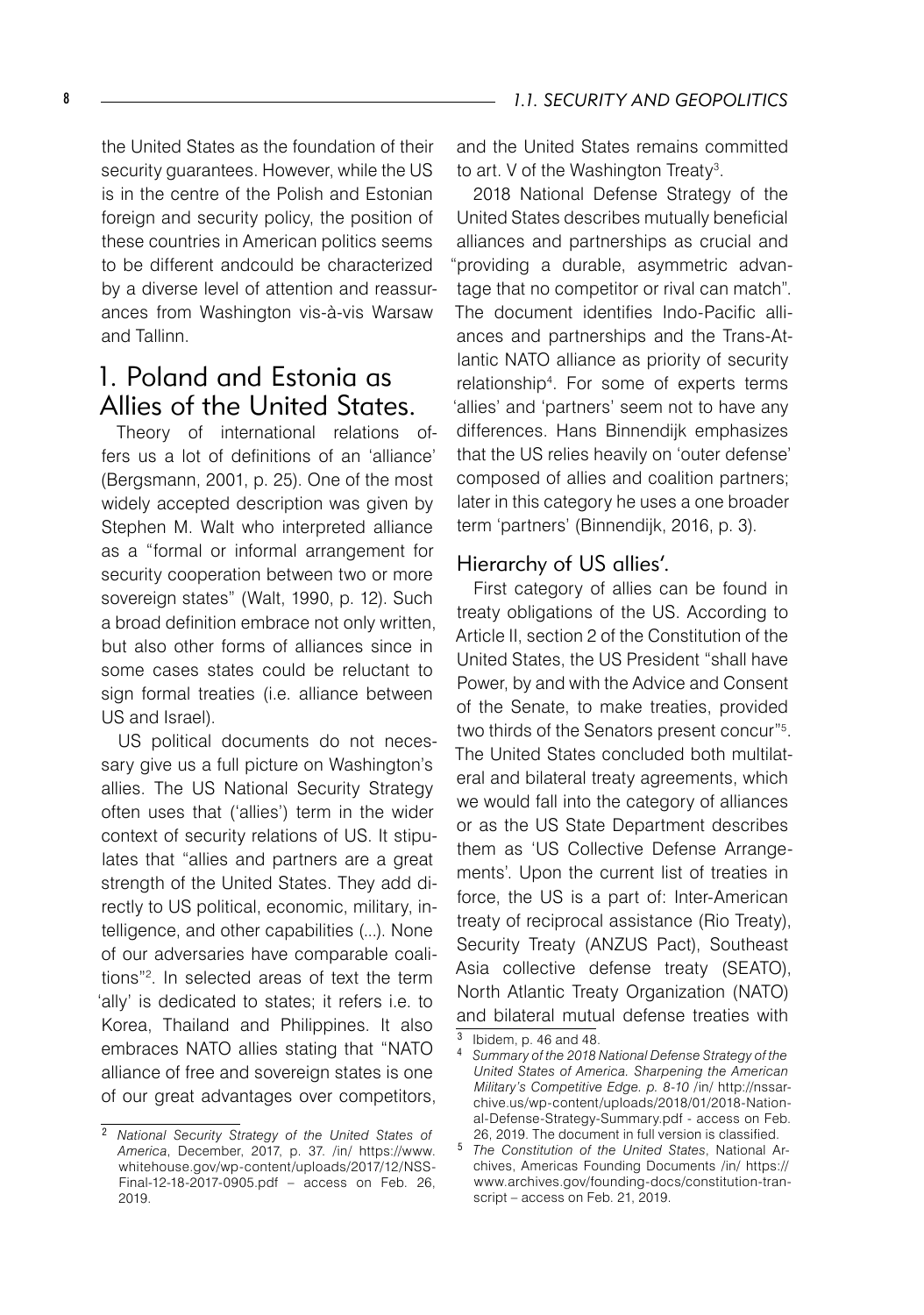### *POLAND AND ESTONIA AS ALLIES OF...*

Japan, Korea and Philippines. The form and the character of the alliance's obliga-

tions taken by the United States are shown below (see table 1 and 2).

| Legal basis.                                                               | Commitment.                                                                                                                                                                                                                                                                                                                                                                                                                                                                                                                                                                                                                                                        | Allies.                                                                                                                                                                                                                                                                                                        |
|----------------------------------------------------------------------------|--------------------------------------------------------------------------------------------------------------------------------------------------------------------------------------------------------------------------------------------------------------------------------------------------------------------------------------------------------------------------------------------------------------------------------------------------------------------------------------------------------------------------------------------------------------------------------------------------------------------------------------------------------------------|----------------------------------------------------------------------------------------------------------------------------------------------------------------------------------------------------------------------------------------------------------------------------------------------------------------|
| Rio Treaty.<br>Done, Sep. 2, 1947.<br>Entered into force, Dec.<br>3, 1948. | Art 3.1. The High Contracting Parties agree that an armed at-<br>tack by any State against an American State shall be consid-<br>ered as an attack against all the American States and, conse-<br>quently, each one of the said Contracting Parties undertakes<br>to assist in meeting the attack in the exercise of the inherent<br>right of individual or collective self-defense recognized by<br>Article 51 of the Charter of the United Nations <sup>6</sup> .                                                                                                                                                                                                | Argentina, Bahamas,<br>Brazil, Chile, Colombia,<br>Costa Rica, Dominican<br>Republic, Guatemala,<br>Haiti, Honduras, Panama,<br>Paraguay, Peru, Salvador,<br>Trinidad and Tobago and<br>Uruguay.                                                                                                               |
| NATO.<br>Signed, Apr. 4, 1949.<br>Entered into force, Aug.<br>24, 1949.    | The Parties agree that an armed attack against one or more<br>of them in Europe or North America shall be considered an<br>attack against them all and consequently they agree that, if<br>such an armed attack occurs, each of them, in exercise of the<br>right of individual or collective self-defence recognised by<br>Article 51 of the Charter of the United Nations, will assist the<br>Party or Parties so attacked by taking forthwith, individually<br>and in concert with the other Parties, such action as it deems<br>necessary, including the use of armed force, to restore and<br>maintain the security of the North Atlantic area <sup>7</sup> . | Albania, Belgium, Bulgaria,<br>Canada, Croatia, Czech<br>Republic, Denmark, Es-<br>tonia, France, Germany.<br>Greece, Hungary, Iceland,<br>Italy, Latvia, Lithuania,<br>Luxembourg, Montenegro,<br>Netherlands, Norway,<br>Poland, Portugal, Romania,<br>Slovakia, Slovenia, Spain,<br>Turkey, United Kingdom. |
| SEATO.<br>Signed, Sep. 1954.<br>Entered into force.<br>Feb. 19, 1955.      | Art IV.1. Each Party recognizes that aggression by eans of<br>armed attack in the treaty area against any of the Parties or<br>against any State or territory which the Parties by unanimous<br>agreement may hereafter designate, would endanger its own<br>peace and safety, and agrees that it will in that event act to<br>meet the common danger in accordance with its constitu-<br>tional processes. Measures taken under this paragraph shall<br>be immediately reported to the Security Council of the United<br>Nations <sup>8</sup> .                                                                                                                   | Australia, France, New<br>Zealand, Philippines,<br>Thailand and the United<br>Kingdom.                                                                                                                                                                                                                         |
| ANZUS.                                                                     | Art. IV. Each Party recognizes that an armed attack in the<br>Pacific Area on any of the Parties would be dangerous to its<br>own peace and safety and declares that it would act to meet<br>the common danger in accordance with its constitutional<br>$processes9$ .                                                                                                                                                                                                                                                                                                                                                                                             | Australia and New Zealand.                                                                                                                                                                                                                                                                                     |

Table 1. US Allies. Multilateral treaties.

Source: United States Department of State, Treaties in Force. A List of Treaties and Other International Agreements of the United States in Force on January 1, 2018, Office of the Legal Adviser.

#### Table 2. US Allies. Bilateral treaties.

| Legal basis.                                                                                                       | Commitment.                                                                                                                                                                                                                                                                                                                                                                                                                                                                                                                                                                                                                                                                                                               | Ally. |
|--------------------------------------------------------------------------------------------------------------------|---------------------------------------------------------------------------------------------------------------------------------------------------------------------------------------------------------------------------------------------------------------------------------------------------------------------------------------------------------------------------------------------------------------------------------------------------------------------------------------------------------------------------------------------------------------------------------------------------------------------------------------------------------------------------------------------------------------------------|-------|
| Treaty of mutual coopera-<br>tion and security.<br>Signed, Jan. 19, 1960,<br>Entered into force, Jun. 23,<br>1960. | Art. V. Each Party recognizes that an armed attack against ei-<br>ther Party in the territories under the administration of Japan<br>would be dangerous to its own peace and safety and declares<br>that it would act to meet the common danger in accordance<br>with its constitutional provisions and processes. Any such<br>armed attack and all measures taken as a result thereof shall<br>be immediately reported to the Security Council of the United<br>Nations in accordance with the provisions of Article 51 of the<br>Charter. Such measures shall be terminated when the Secu-<br>rity Council has taken the measures necessary to restore and<br>maintain international peace and security <sup>10</sup> . | Japan |

<sup>6</sup> The Rio Treaty /in/ http://avalon.law.yale.edu/20th\_ century/decad061.asp - access on Feb. 23, 2019.

<sup>7</sup> The North Atlantic Treaty /in/ https://www.nato.int/nato\_ static/assets/pdf/stock\_publications/20120822\_nato\_ treaty\_en\_light\_2009.pdf - access on Feb. 25, 2019.

9 Security Treaty Between the United States, Australia, and New Zealand (ANZUS); September 1, 1951 /in/ Yale Law School, Documents in Law, History and Diplomacy /in/ http://avalon.law.yale.edu/20th\_century/usmu002.asp - access on FEb 23, 2019.

<sup>10</sup> Treaty between the USA and Japan of Mutual Cooperation and Security /in/https://www.mofa.go.jp/region/n-america/us/q&a/ref/1.html - access on Feb. 26, 2019.

<sup>8</sup> Southeast Asia Collective Defense Treaty (Manila Pact); September 8, 1954. /in/ Yale Law School, op. cit. http:// avalon.law.yale.edu/20th\_century/usmu003.asp - Feb. 25, 2019.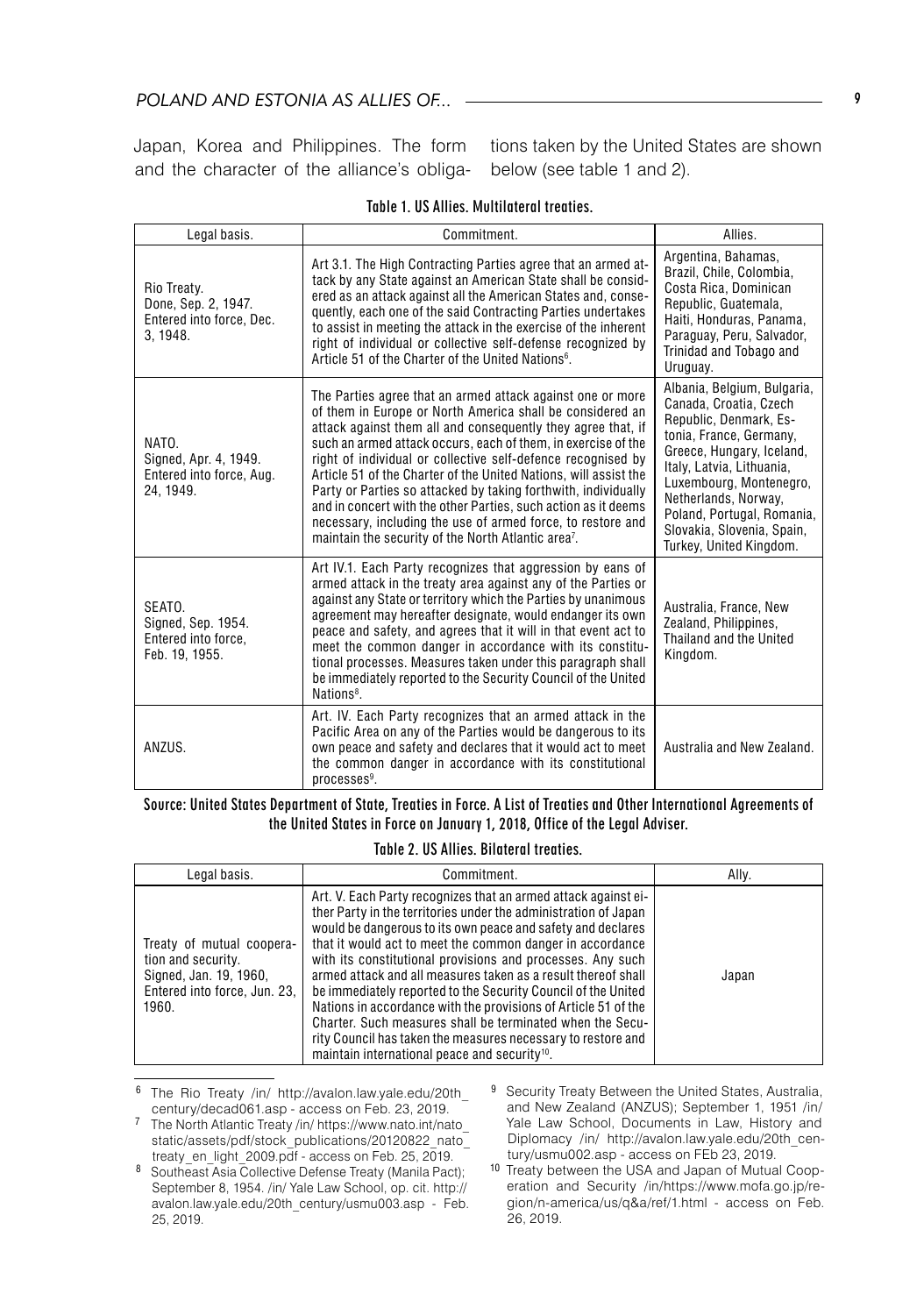| Mutual defense treaty.<br>Signed, Oct. 1, 1953.<br>Entered into force. Nov. 17.<br>1954.  | Art. III. Each Party recognizes that an armed attack in the<br>Pacific area on either of the Parties in territories now under<br>their respective administrative control, or hereafter recog-<br>nized by one of the Parties as lawfully brought under the<br>administrative control of the other, would be dangerous to<br>its own peace and safety and declares that it would act to<br>meet the common danger in accordance with its constitu-<br>tional processes <sup>11</sup> .                                                                                                                       | Korea       |
|-------------------------------------------------------------------------------------------|-------------------------------------------------------------------------------------------------------------------------------------------------------------------------------------------------------------------------------------------------------------------------------------------------------------------------------------------------------------------------------------------------------------------------------------------------------------------------------------------------------------------------------------------------------------------------------------------------------------|-------------|
| Mutual defense treaty.<br>Signed, Aug. 30, 1951.<br>Entered into force, Aug. 27,<br>1952. | Art. IV. Each Party recognizes that an armed attack in the<br>Pacific Area on either of the Parties would be dangerous to<br>its own peace and safety and declares that it would act to<br>meet the common dangers in accordance with its constitu-<br>tional processes.<br>Any such armed attack and all measures taken as a result<br>thereof shall be immediately reported to the Security Council<br>of the United Nations. Such measures shall be terminated<br>when the Security Council has taken the measures necessary<br>to restore and maintain international peace and security <sup>12</sup> . | Philippines |

Source: United States Department of State, Treaties in Force. op. cit.

The other category of allies, 'major non-NATO ally', are sourced in the art. 22 par. 2321 k. of the US Code ('Designation of major non-NATO allies'). This norm stipulates that 6 countries, including: Australia, Egypt, Israel, Japan, the Republic of Korea and New Zealand "shall be deemed" as major non-NATO allies. In this category we have two countries, Egypt and Israel, which do not have any other formal alliance with the US. Simultaneously, the President of the US can upon same paragraph designate "a country as a major non-NATO ally"<sup>13</sup>. Currently (par. 120.32) there are following countries – apart from 6 already mentioned – falling within this category: Afghanistan, Argentina, Bahrain, Jordan, Kuwait, Morocco, Pakistan, Thailand and Tunisia. Additionally "Taiwan shall be treated as though it were designated a major non-NATO ally"<sup>14</sup> (see table 3).

|  | Table 3. US Allies. Major non-NATO Allies |  |  |  |
|--|-------------------------------------------|--|--|--|
|--|-------------------------------------------|--|--|--|

| Legal basis. | Allies.                                                                                                                                                                                                                             |
|--------------|-------------------------------------------------------------------------------------------------------------------------------------------------------------------------------------------------------------------------------------|
| US Code.     | Initially recognized:<br>Australia, Egypt, Israel,<br>Japan, the Republic of<br>Korea and New Zealand.<br>Later recognized: Afghani-<br>stan, Argentina, Bahrain,<br>Jordan, Kuwait, Morocco,<br>Pakistan, Thailand and<br>Tunisia. |

#### Source: US Code /in/ https://www.law.cornell.edu/uscode/ text/22/2321k – access on Feb. 21, 2019.

The review of the legal basis of the allies of the United States allows us to interpret that there are 63 countries, which possess an ally status stemming from: multilateral treaties, bilateral treaties and US domestic law (Major-non NATO allies). NATO (with USA, Poland and Estonia as equal partners) seems to have an unique position due to at least four prerequisites.

First, NATO is considered as an international organization with separate personality under international law (Moelle, 2017, p. 72) and well established civilian and military command structure (Ismay, 1957). Simultaneously, there has been a general understanding among the member of NATO since 1949 that (unlike typical other alliances) the Alliance is not a regional arrangement or agency under Chapter VIII of the UN Charter, and "that the Alliance

<sup>11</sup> Mutual Defense Treaty between the USA and Republic of Korea /in/ http://avalon.law.yale.edu/20th\_century/kor001.asp - access on Feb. 26, 2019

<sup>12</sup> Mutual Defense Treaty between the USA and Philippines /in/ http://avalon.law.yale.edu/20th\_century/ phil001.asp - access on Feb. 26, 2019.

<sup>13</sup> The US Code /in/ https://www.law.cornell.edu/uscode/text/22/2321k – access on Feb. 21, 2019.

<sup>14</sup> Ibidem.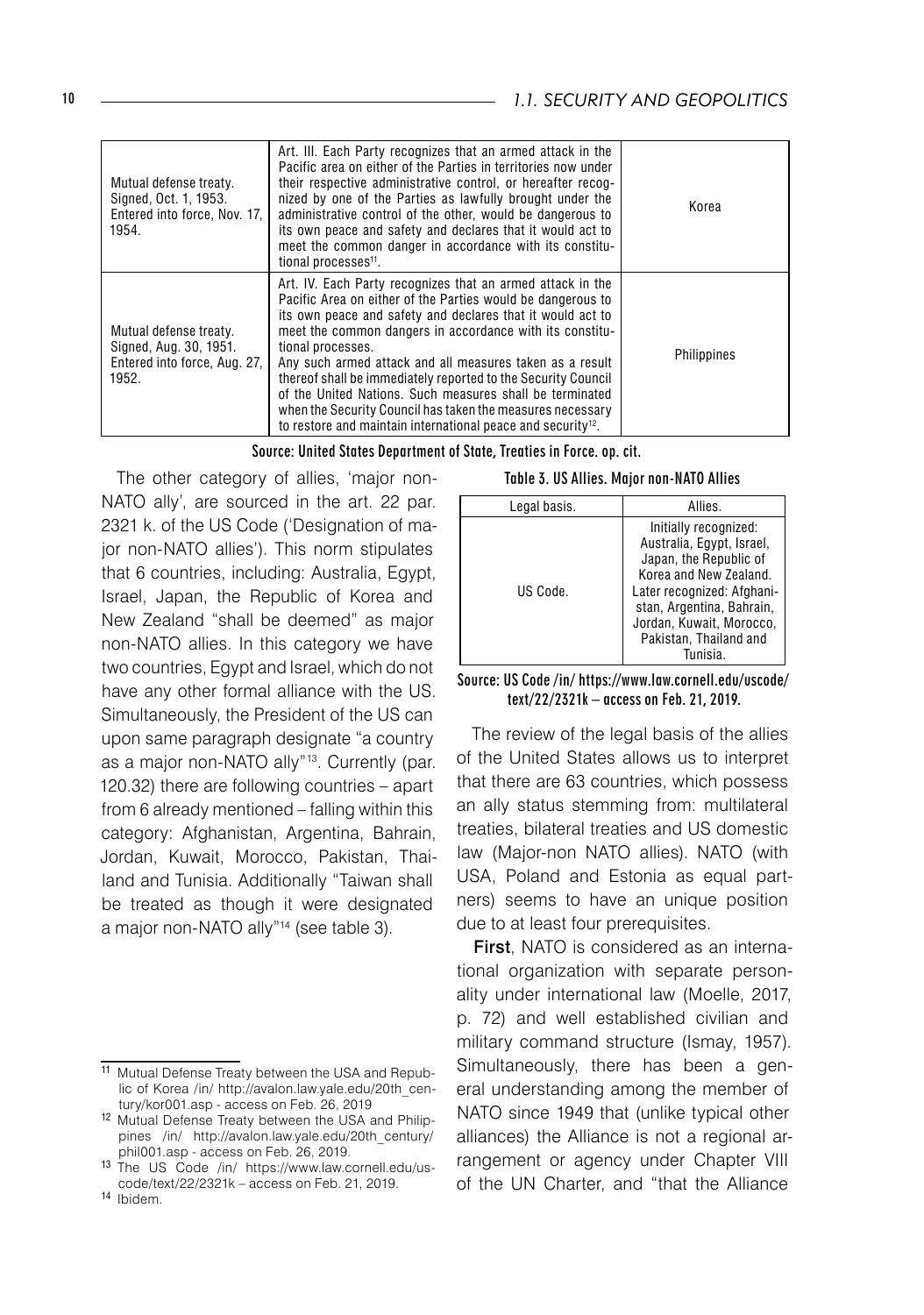is not subordinate to the Security Council, notably with respect to the inherent right of individual or collective self-defence under article 51"(Yost, 2007, p. 34).

Second, NATO has expanded its membership from initially 12 countries into the current state of 29<sup>615</sup>. Other US multilateral allianceshave faced different turbulences; under the Rio Treaty, 6 states lost its membership (Bolivia, Cuba, Ecuador, Nicaragua, Mexico and Venezuela). By decision of SEATO Council of September 24, 1975, the Organization ceased to exist as of June 30, 1977 (the collective defense treaty remains in force). ANZUS was also defragmented, since the United States suspended, as of September 17, 1986, obligations under the treaty as between the US and New Zealand<sup>16</sup>.

Third, there have been differences in using in practice alliances mechanisms. Less than 24 hours after the terrorist attacks on September 11, 2001, the NATO powers invoked, for the first time ever, Article 5 of the Alliance's 1949 founding charter, stipulating that an attack on any member of the organization constituted an attack on all its members. With regard to other multilateral alliances faced different challenges. As Child wrote on Rio Treaty, "is incomplete and vague as a defensive alliance or a collective security system since it does not provide the military infrastructure and established no military organs 17 invocations of the Rio Treaty between 1947 and 1983 that it has never been employed as defensive alliance against an outside threat"(Child, 1983, p. 9).

Fourth, there is a direct and indirect reference to NATO in US strategic documents

as the foundation of security and symbol of the alliance. It is mentioned – as the only multilateral organization of that type - in the National Security Strategy of the United States as the center of gravity of security relationship with Europe. Similar reference can be found in the National Defense Strategy, which stipulates that fortifying the Transatlantic NATO Alliance remains one of the priorities<sup>17</sup>. In addition, a special category of ally ('Major non-NATO ally') was created as a point of reference to NATO and not to the other alliance.

# 2. Asymmetric relations between Poland and US and Estonia and US18.

Poland and Estonia prioritize the relationship with the US in their foreign and security policy (Biehl, Giegerich, Jonas, 2013). They consistently view transatlantic cooperation as the most important factor in providing European security, seeking extensive bilateral and regional cooperation with the United States with the aim of reinforcing the stability and development of Euro-Atlantic area. Warsaw and Tallinn perceive security element in this relationships as broad as possible, including energy (especially Poland: the role of US LNG in building security energy in the Central and Eastern European market) and economic area.

The unique position of the US in the policy of Poland and Estonia has bipartisan stance, being reflected in the legal and political documents of both countries. The National Security Concept of Estonia stipulates that "good relations between Estonia and the United States strengthen transatlantic cooperation, reinforcing the stability and development of the Euro-Atlantic area

<sup>15</sup> France was not a part of the military Alliance between 1967 and 2015

<sup>16</sup> United States Department of State, *Treaties in Force. A List of Treaties and Other International Agreements of the United States in Force on January 1, 2018*, Office of the Legal Adviser, p. 507-512 /in/ https://www. state.gov/documents/organization/282222.pdf – access on Feb. 26, 2019.

<sup>17</sup> *Summary of the 2018 National Defense Strategy of the United States of America,* op. cit., p. 9.

<sup>18</sup> Please see one of the significant examples of literature in this matter: James D. Morrow, *Arms versus allies: trade-offs in the search for security,* International Organization Vol. 47, No. 2 (Spring, 1993), pp. 207-233.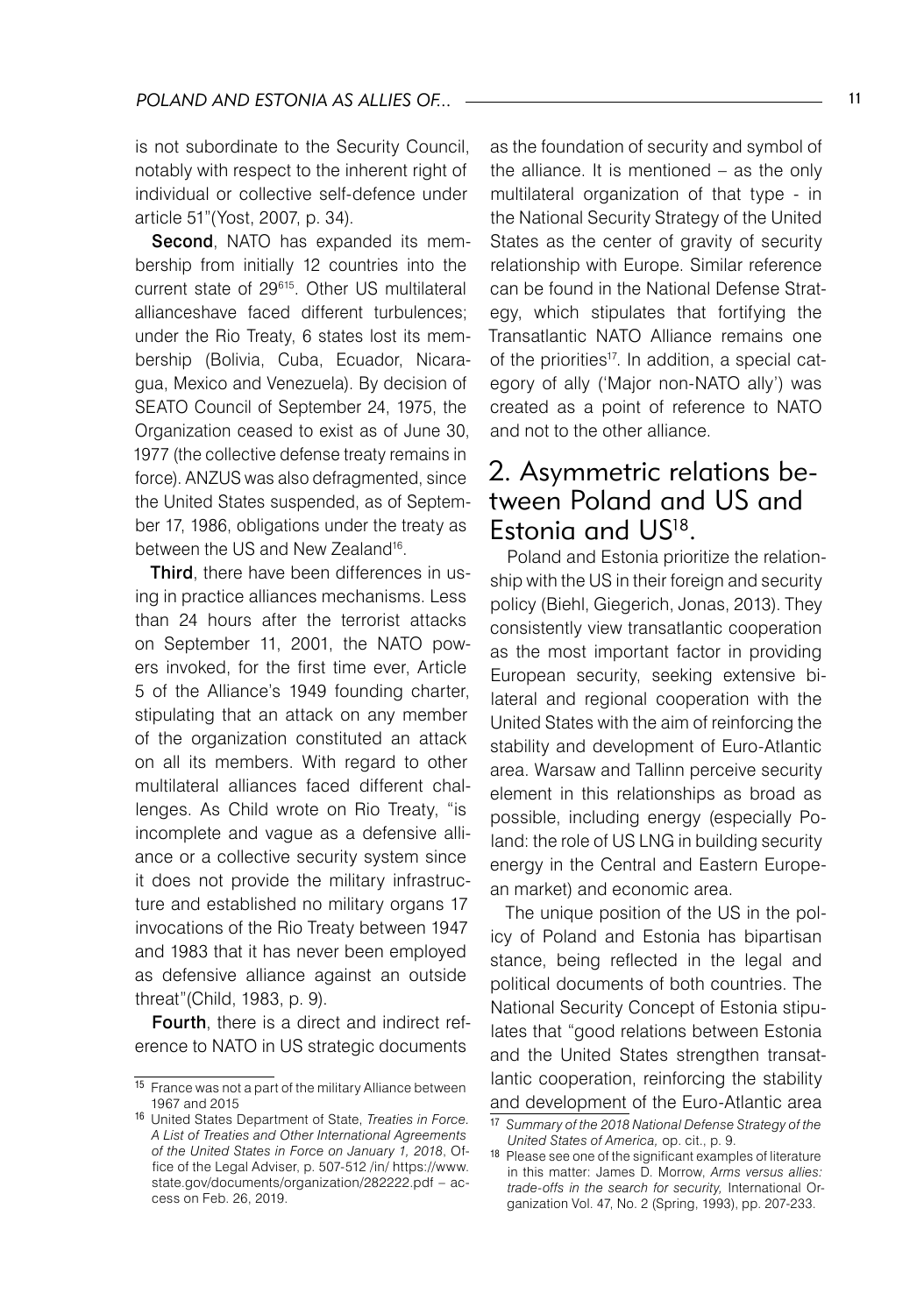(....) Estonia seeks to advance extensive bilateral cooperation with the United States in all areas of importance, enhancing dialoque on different levels"<sup>19</sup>. This position has been constantly reiterated by the Government of Estonia both on multilateral and bilateral fora; as former Minister of Foreign Affairs of Estonia Sven Mikser said at his last expose "the leading role of the United States of America in ensuring NATO's deterrence and protection (...) continue to be necessary"20.

Polish National Security Strategy positions the United States as "the most important non-European ally of Poland with a key significance for the security of the Republic of Poland". It places the US as one of three (also NATO and EU) pillars of security of Poland<sup>21</sup>. In 2019 Minister of Foreign Affairs Jacek Czaputowicz underlined that "Poland has consequently been strengthening the strategic partnership with the United States, the key ally in NATO"<sup>22</sup>. The same tone on the relations between Poland and the US was taken by previous PL governments regardless the political parties composing the Cabinet $23$ .

#### Burden Sharing

The alliance between great powers and weaker states feature an asymmetric exchange of goods. The former, like the US, provides security for the alliance, while the latter, like Poland and Estonia could provide "autonomy" to the great power. This autonomy could take a number of forms, from general backing for its foreign policy to different forms of military or economic support (i.e. readiness to hosting great power's military bases; Blankenship, 2018, p. 15-16), opening also a question of a burden sharing in the alliance.

The United States has allocated for the defense of NATO vast majority of financial sources, allowing for many decades other allies, mostly smaller ones, to free ride. It was especially visible under the NATO doctrine of Mutual Assured Reaction Strategy (Olson, Zeckhauser, 1966), which stated in par. 3 b. that (to successfully defend Europe against Soviet military aggression) "in the event of aggression they (Soviets) will be subjected immediately to devastating counter-attack employing atomic weapons"24. The nuclear umbrella by the US kept the security of the whole alliance, leaving the other members to de facto free ride. The scale of this dependency has been changing, but no one could question that the security of European allies still deeply depend on US capabilities. Washington allocates for defense 70 % of resources of all NATO allies (see table 6).

<sup>19</sup> *National Security Concept of Estonia,* adopted by Riigikogu on May 12, 2010, p. 11.

<sup>20</sup> *The Presentation of the Government*, Foreign Policy Debate, Riigikogu, Feb. 12, 2019 (handout).

<sup>21</sup> *National Security Strategy of the Republic of Poland*, 2014, /in/ https://www.bbn.gov.pl/ftp/dok/01/NSS\_ RP.pdf - access on May, 27, 2019.

<sup>22</sup> *Minister Czaputowicz o priorytetach polskiej dyplomacji w 2019* /in/ https://www.gov.pl/web/dyplomacja/ minister-jacek-czaputowicz-o-priorytetach-polskiejdyplomacji-w-2019-roku - access on May 27, 2019.

<sup>23</sup> *Exposé Ministrów Spraw Zagranicznych 1990-2013*, Ministerstwo Spraw Zagranicznych, Biuro Archiwum i Zarządzania Informacją, Warszawa 2013.

<sup>24</sup> North Atlantic Military Committee, Decision on MC 48, A Report by the Military Committee on The Most Effective Pattern of NATO Military Strength for the Next Few Years, 22 November 1954 /in/ https://www.nato.int/ docu/stratdoc/eng/a541122a.pdf - access on May 29, 2019.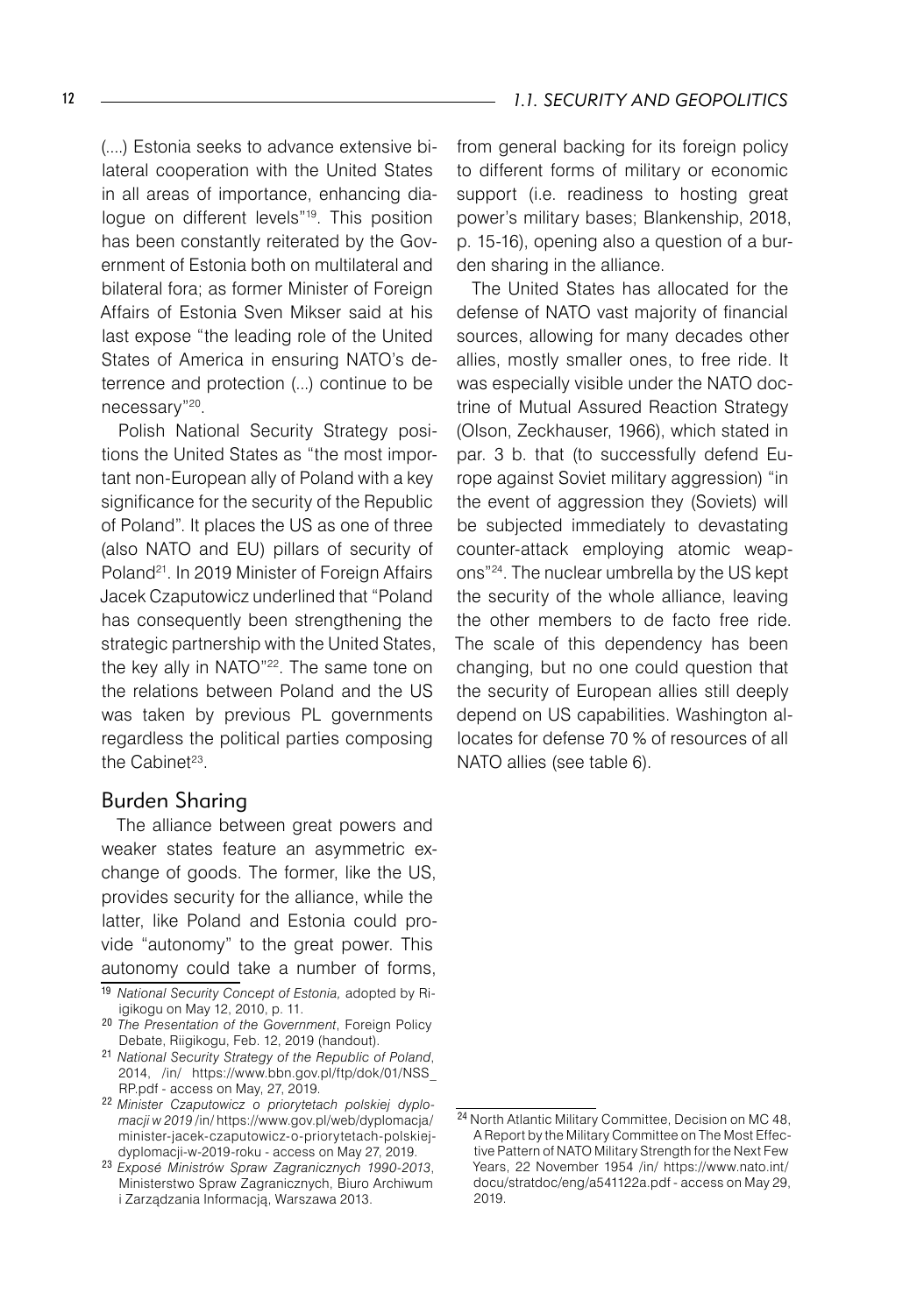|     | Country         | <b>Defence spending</b><br>(in Millions of USD - current prices) |           | Share of defence spending among all NATO<br>countries (%) |       |
|-----|-----------------|------------------------------------------------------------------|-----------|-----------------------------------------------------------|-------|
|     |                 | 2017e <sup>25</sup>                                              | 2018e     | 2017e                                                     | 2018e |
| 1.  | <b>USA</b>      | 685,957                                                          | 706,063   | 71,55                                                     | 69,67 |
| 2.  | <b>UK</b>       | 55,344                                                           | 61,508    | 5,77                                                      | 6,07  |
| 3.  | France          | 46,036                                                           | 52,025    | 4,80                                                      | 5,13  |
| 4.  | Germany         | 45,580                                                           | 51,009    | 4,75                                                      | 5,03  |
| 5.  | Italy           | 23,852                                                           | 25,780    | 2,48                                                      | 2,54  |
| 6.  | Canada          | 22,467                                                           | 21,601    | 2,34                                                      | 2,13  |
| 7.  | Turkey          | 12,972                                                           | 15,219    | 1,35                                                      | 1,50  |
| 8.  | Spain           | 11,864                                                           | 13,863    | 1,23                                                      | 1,37  |
| 9.  | Poland          | 9,935                                                            | 12,088    | 1,04                                                      | 1,19  |
| 10. | The Netherlands | 9,788                                                            | 13,023    | 1,02                                                      | 1,28  |
| 11. | Norway          | 6,463                                                            | 7,266     | 0,67                                                      | 0,72  |
| 12. | Greece          | 4,748                                                            | 5,004     | 0,49                                                      | 0,49  |
| 13. | Belgium         | 4,504                                                            | 5,114     | 0,47                                                      | 0,50  |
| 14. | Denmark         | 3,780                                                            | 4,376     | 0,39                                                      | 0,43  |
| 15. | Romania         | 3,643                                                            | 4,835     | 0,38                                                      | 0,47  |
| 16. | Portugal        | 2,702                                                            | 3,320     | 0,28                                                      | 0,33  |
| 17. | Czech Rep.      | 2,255                                                            | 2,821     | 0,24                                                      | 0,28  |
| 18. | Hungary         | 1,468                                                            | 1,733     | 0,15                                                      | 0,17  |
| 19. | Slovakia        | 1,053                                                            | 1,320     | 0,11                                                      | 0,13  |
| 20. | Lithuania       | 816                                                              | 1,062     | 0,08                                                      | 0,11  |
| 21. | <b>Bulgaria</b> | 723                                                              | 1,014     | 0,07                                                      | 0,10  |
| 22. | Croatia         | 698                                                              | 799       | 0,07                                                      | 0,08  |
| 23. | Estonia         | 540                                                              | 637       | 0,06                                                      | 0,06  |
| 24. | Latvia          | 512                                                              | 701       | 0.05                                                      | 0,07  |
| 25. | Slovenia        | 476                                                              | 567       | 0,04                                                      | 0.05  |
| 26. | Luxembourg      | 325                                                              | 391       | 0,03                                                      | 0,04  |
| 27. | Albania         | 144                                                              | 179       | 0.01                                                      | 0,02  |
| 28. | Montenegro      | 66                                                               | 87        | 0.01                                                      | 0,01  |
| 29. | Iceland         | n.a.                                                             | n.a.      | n.a.                                                      | n.a.  |
| 30. | <b>Overall</b>  | 958,711                                                          | 1,013,406 | 1                                                         | 1     |

| Table 3. Level of defence spending of NATO Allies (2017-2018). |  |  |  |
|----------------------------------------------------------------|--|--|--|
|----------------------------------------------------------------|--|--|--|

#### Source: Communique PR/CP(2018)091, Defence Expenditure of NATO countries (2011-2018), 10 July 2018, NATO Documents.

The US has always wanted to convince Europeans to spend more for defense<sup>26</sup>. This pressure hasbeen intensifying under the administration of President Donald Trump, who put a burden sharing as the key priority in the US policy vis-à-vis NATO members.

Art. 3 of the Brussels Summit Declaration issued by the Heads of State and Government participating in the meeting of the North Atlantic Council in Brussel 11-12 July 201827 confirmed the commitments "to all aspects of the Defence Investment Pledge" agreed at the 2014 Wales Summit. That includes expectations from the Member States to keep defence expenditures on the level of at least of 2 % of their Gross Domestic Product, including at least 20 % for major equipment.

<sup>25</sup> e-estimates.

<sup>26</sup> See Senat Resolution 570, *Emphasizing the Importance of Meeting NATO Spending Commitments, Congressional Record Senate*, July 2018. in- https:// www.congress.gov/crec/2018/07/10/CREC-2018-07- 10-pt1-PgS4878.pdf - access, Jan 13 2019.

<sup>27</sup> *Press Release* (2018) 074, 11 July 2018, /in/ https://www. nato.int/cps/en/natohq/official\_texts\_156624.htm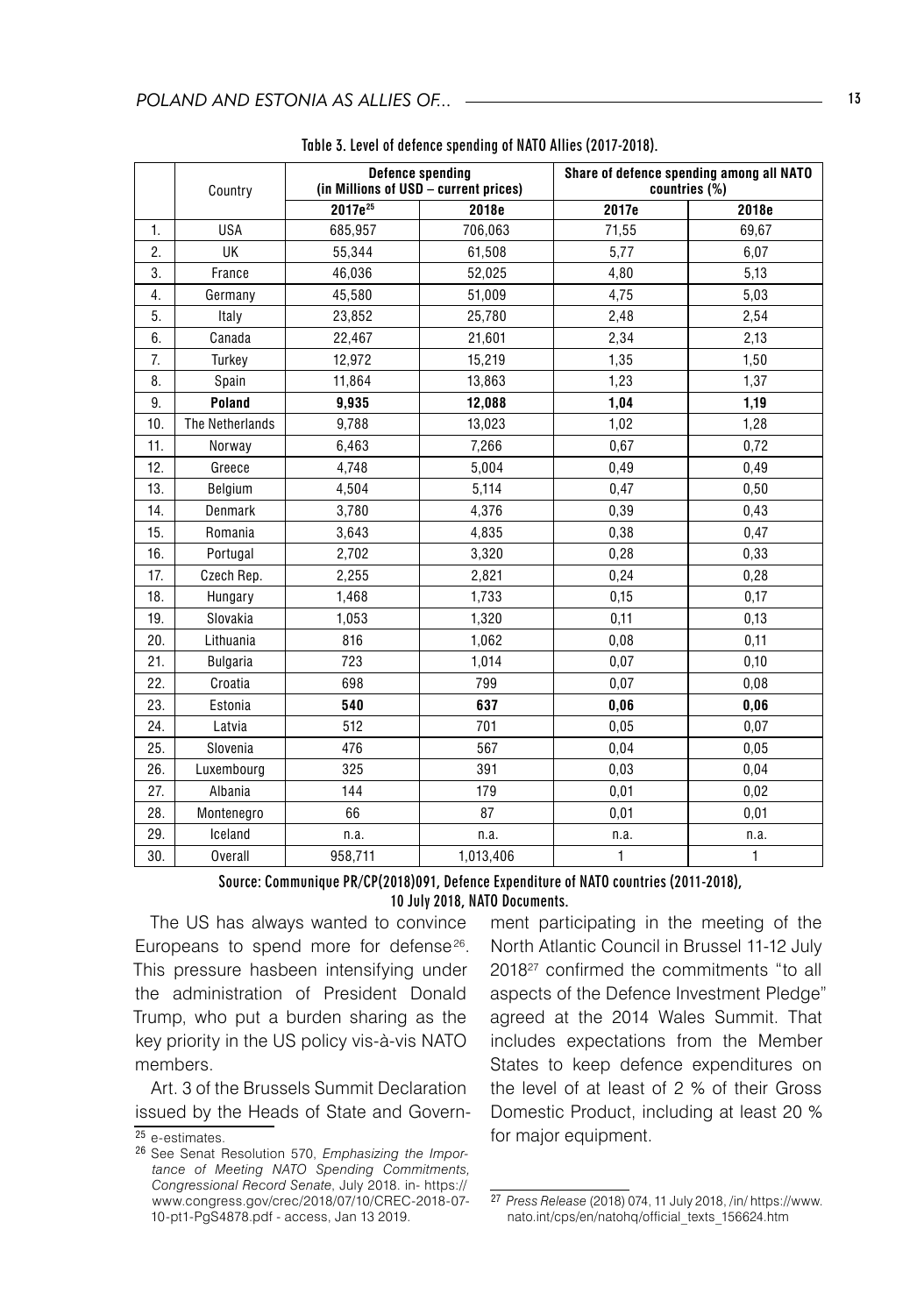|           | Country         | Share of defence spending<br>in GDP $(%)$ |       | Share of military expenditure spent on mili-<br>tary equipment (%) |       |
|-----------|-----------------|-------------------------------------------|-------|--------------------------------------------------------------------|-------|
|           |                 | 2017e                                     | 2018e | 2017e                                                              | 2018e |
| 1.        | <b>USA</b>      | 3.57                                      | 3.50  | 28.43                                                              | 26.81 |
| 2.        | Greece          | 2,38                                      | 2,27  | 15,47                                                              | 12,40 |
| 3.        | UK              | 2,11                                      | 2,10  | 22,03                                                              | 21,68 |
| 4.        | Estonia         | 2,08                                      | 2,14  | 19,22                                                              | 18,15 |
| 5.        | Poland          | 1,89                                      | 1,98  | 22,04                                                              | 23,95 |
| 6.        | France          | 1,78                                      | 1,81  | 24,17                                                              | 23,66 |
| 7.        | Lithuania       | 1,73                                      | 1,96  | 31,61                                                              | 28,88 |
| 8.        | Romania         | 1.72                                      | 1,93  | 33,20                                                              | 34,69 |
| 9.        | Latvia          | 1,69                                      | 2,00  | 19,57                                                              | 31,58 |
| 10.       | Norway          | 1,55                                      | 1,61  | 24,70                                                              | 26,77 |
| 11.       | Turkey          | 1,52                                      | 1,68  | 30,60                                                              | 31,55 |
| 12.       | Montenegro      | 1,38                                      | 1,58  | 4,89                                                               | 9,66  |
| 13.       | Canada          | 1,36                                      | 1,23  | 11,02                                                              | 17,61 |
| $14 - 15$ | <b>Bulgaria</b> | 1.27                                      | 1,56  | 8,10                                                               | 28,86 |
|           | Croatia         | 1,27                                      | 1,30  | 7,53                                                               | 13,25 |
|           | Germany         | 1,24                                      | 1,24  | 13,75                                                              | 14,13 |
| $16 - 17$ | Portugal        | 1,24                                      | 1,36  | 10,02                                                              | 12,97 |
| $18 - 19$ | Denmark         | 1,16                                      | 1,21  | 10,39                                                              | 13,43 |
|           | The Netherlands | 1,16                                      | 1,35  | 16,80                                                              | 24,93 |
| 20.       | Italy           | 1,15                                      | 1,15  | 20,68                                                              | 21,12 |
| 21.       | Albania         | 1,11                                      | 1,19  | 6,96                                                               | 10,72 |
| 22.       | Slovakia        | 1,10                                      | 1,20  | 17,74                                                              | 21,05 |
| 23.       | Hungary         | 1.05                                      | 1,08  | 15,34                                                              | 15,08 |
| 24.       | Czech Rep.      | 1,04                                      | 1,11  | 11,12                                                              | 12,39 |
| 25.       | Slovenia        | 0,98                                      | 1,01  | 4,04                                                               | 8,22  |
| 26.       | Belgium         | 0,91                                      | 0,93  | 6,41                                                               | 8,20  |
| 27.       | Spain           | 0,90                                      | 0,93  | 20,39                                                              | 23,04 |
| 28.       | Luxembourg      | 0,52                                      | 0,55  | 42,06                                                              | 41,03 |
| 29.       | Iceland         | n.a.                                      | n.a.  | n.a.                                                               | n.a.  |

Table 4. Level of defence spending & their share in the GDP of NATO Allies (2017-2018)

Source: Communique PR/CP(2018)091, Defence Expenditure of NATO countries (2011-2018), 10 July 2018, NATO Documents.

Only three countries fully meet NATO financial requirements (US, Greece and UK). Poland and Estonia are in fact also in the club with respectively 1.98 and 2.14 % as a share of defence spending in GDP and 18.15 and 23.95 as a share of military expenditure dedicated to major equipment. Warsaw and Tallinn clearly understand that they have to meet the expectations from the US, if they aspire to get the political and military reassurances from Washington.

#### Asymmetry and reassurances

Poland and Estonia as junior partners of the US, struggle to manage the risk on becoming, on one hand, entrapped in American security engagements, and, on the other hand, abandoned by the US while seeking greater autonomy (Endvall, 2017, p. 16). They both seek and expect from Washington as much attention and reassurance as possible, but their positions in the US policy seemsto be different<sup>28</sup>. To describe that differences we need to start with identifying the diverse degree of asymmetry between Poland and US and between

<sup>28</sup> The aim of this paper is not looking very deeply into the matter of the relationship; that would require an analysis of the "secondary alliance" dilemma. See - Glenn H. Snyder, *The Security Dilemma in Alliance Politics*, World Politics, vol. 36, no. 4, 1984, p. 466-468.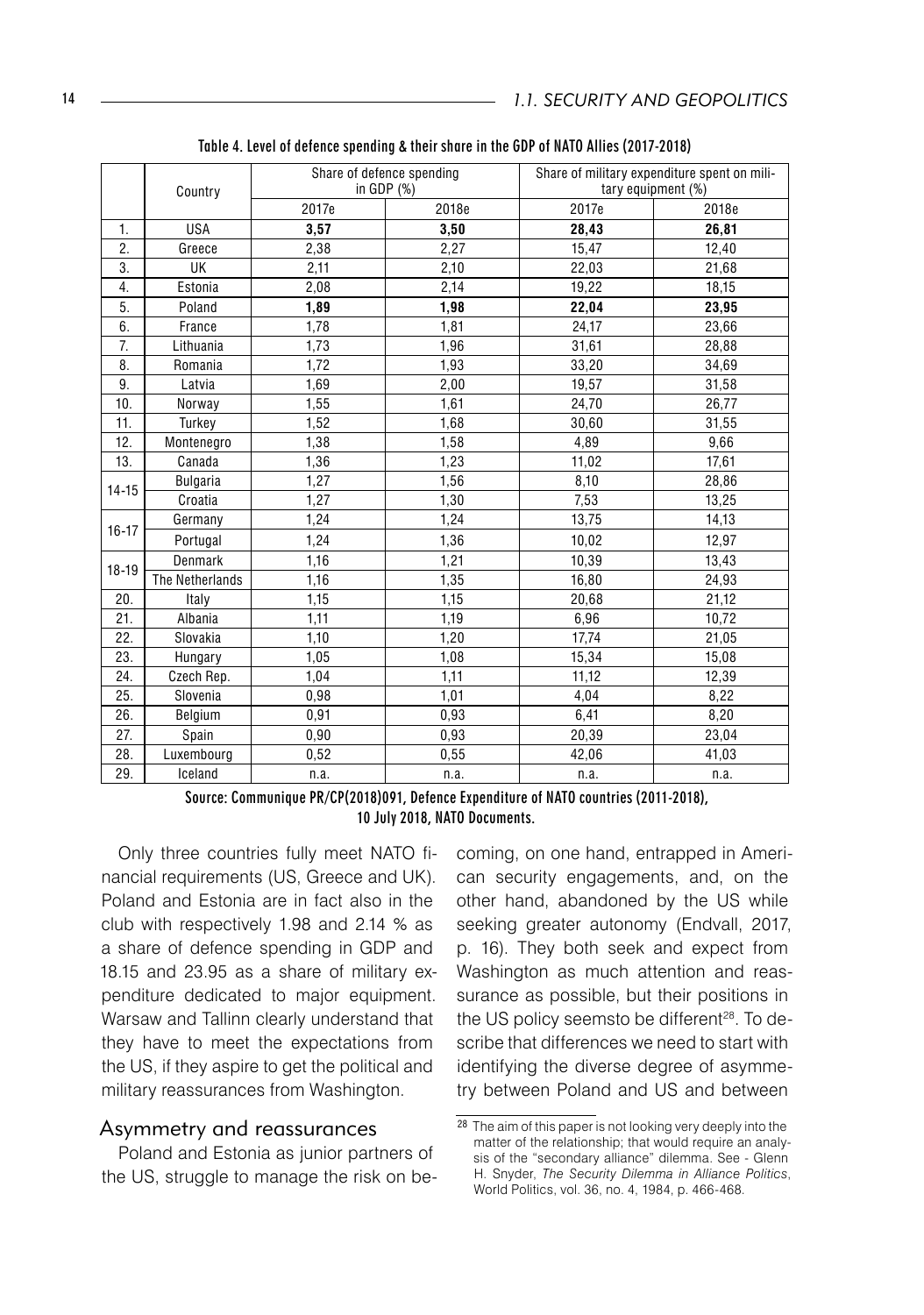Estonia and US<sup>29</sup>.

Most of the theories interpret asymmetry as an imbalance of capacities and power, a disequilibrium that creates either subordination or a competition for domination. The author of the asymmetric theory Professor Brantley Womack asserts that states in an asymmetric relationships are usually viewed as similar actors, plus or minus the disparity in capacities (Firsting, 2010, p. 27). The most visible asymmetries can be reflected in military terms, and less so economically, diplomatically or institutionally (Long, 2017, p. 146).

An issue of power is thoroughly analyzed by Pfetsch and Landau who described it as "the capacity to move somebody in a direction he would not have chosen without the interference of somebody". According to them, there are at least three dimensions of power which can be expressed: power-asa- possession (Thomas Hobbes' school measured mostly by economic resources and military capacities, but also other factors like resources, population or diplomatic skills), power-as-a-relation (John Locke school: power is the result of a comparison of actions between two actors) and poweras-relativity (Karl Deutsch: the amount of power and actor possesses depends on the amount of power another has; Pfetsch, Landau, 2000, p. 27-28).

The fact of asymmetry among US, the only superpower in the world, Poland, a country aspires to be a subregional power (a leader of Central and Eastern Europe), and Estonia, one of the smallest member of NATO and EU, does not require broader analysis. In every above mentioned method of analysis differences of potential of states, determinants of power of US, Poland and Estonia should be enormously different. We can however present selected data regarding economy and military power of three countries.

| Table 5. Potential of US, Poland and Estonia. |
|-----------------------------------------------|
| <b>Selected measures</b>                      |

| Measure                                           | USA        | Poland     | Estonia    |
|---------------------------------------------------|------------|------------|------------|
| GDP<br>(bln USD)                                  | 19,490.0   | 524.8      | 26.0       |
| GDP per<br>capita<br>(Purchasing<br>Power Parity) | 59,800 USD | 29,600 USD | 31,700 USD |
| Export<br>(bln USD)                               | 1.553.0    | 224.6      | 13,4       |
| Population<br>(mln)                               | 329.3      | 38.4       | 1.3        |
| Area (1000<br>square m.)                          | 9,833.5    | 312.6      | 45.2       |
| Defence<br>expenditures<br>(in mln USD)           | 706.063    | 12.088     | 637        |
| Armed<br>Forces<br>(thousands)                    | 1,314.0    | 118        | 6.1        |
| Expenditures<br>on Education<br>(% PKB)           | 5.0        | 4.9        | 5.5        |

#### Sources: https://www.cia.gov/library/publications/resources/the-world-factbook/geos/en.html – access on Feb. 23, 2019, and Communique PR/ CP(2018)091, Defence Expenditures of NATO countries (2011-2018), 10 July 2018, NATO Documents.

Selected data prove big differences among the countries, especially visible in defense and economic area. Differences in asymmetry of relations could transmit to different level of attention and reassurances from the US to Poland and Estonia. As Blankenship wrote, there might be several forms of reassurances made by dominated ally (US) vis-à-vis dependent allies (Poland and Estonia) including: symbolic assurances (i.e. verbal promises and diplomatic visits), joint military exercises, troop deployments, mechanisms for allied consultations and assistance (i.e. arms sales or aid; Blankenship, p. 21-23).

<sup>29</sup> To understand arms vs. allies relations please see: James D. Morrow, *Arms versus allies: trade-offs in the search for security,* International Organization Vol. 47, No. 2 (Spring, 1993), pp. 207-233.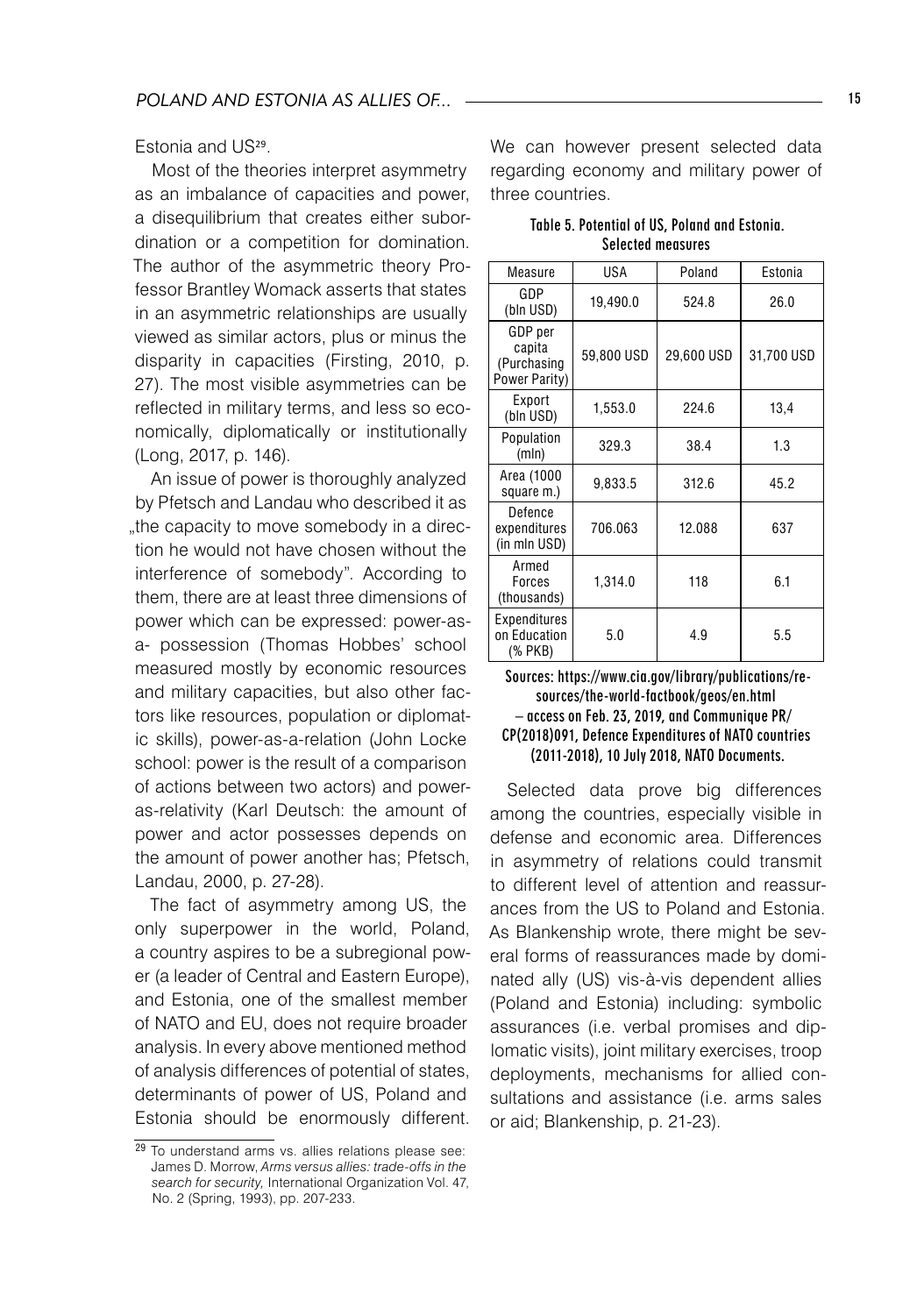#### 16 **16 1.1. SECURITY AND GEOPOLITICS**

# Political elements of asymmetric relations between US and Poland & US and Estonia.

Poland is for the United States "a stalwart ally in Central Europe and one of the United States' strongest partners on the continent in fostering security and prosperity regionally, throughout Europe, and the world. The United States and Poland partner closely on NATO capabilities, counterterrorism, nonproliferation, missile defense, human rights, economic growth and innovation, energy security, and regional cooperation in Central and Eastern Europe"30. During the recent visit of President Donald Trump to Poland in July 2017 he said that US and Poland "share a special bond forged by unique histories and national characters", identifying Poland as a committed member of NATO and a "leading nation of Europe"31.

Estonia is also perceived by US through NATO lenses; "the United States and Estonia are strong allies and partners (...) Estonia is an effective and reliable trans-Atlantic partner in advancing peace, stability, and democracy in Europe and beyond. Its cooperation with the region has made it an invaluable ally in the North Atlantic Treaty Organization (NATO)"32. As President Obama referred many time during his speech in Tallinn to the security and prosperity of the Baltic States and their resistance to the threats from the East<sup>33</sup>.

While Poland is the leading state in the Central and Eastern Europe, Estonia can be perceived as the small, the most far northeastern European ally of the United States. The consequences of differences in size of the countries ("size matters") could be characterized on at least four dimensions, stemming mostly form the huge differences in the sizes of countries ("size matters"). First, Poland – unlike Estonia - has developed with the US relatively mature mechanism of bilateral consultations, including: Strategic Dialogue, Strategic Consultative Cooperation Group and Democratization Dialogue. These three different formats of talks on vice-ministerial level on political and military issues gathered usually every year. Second, dialogue on the highest political level is done by Poland on bilateral level, while Estonia has "Baltic" formats of meeting, meaning that US prefers to use multilateral channel of communication (US-3 Baltic States $34$ ). That could be reflected – among other issues - by number of the high level visit, which is a part of diplomatic ritual and a matter of attention (see table 5).

Table 6. High Level Bilateral Estonian-US and Polish-US visits (years 2014-2019)

| High Level Estonian-US visits.                                                                                                             |                                                                                                           |  |
|--------------------------------------------------------------------------------------------------------------------------------------------|-----------------------------------------------------------------------------------------------------------|--|
| Barack Obama - 2014, Tallinn<br>Kersti Kaljulaid – 2018, Washington<br>President<br>(together with Presidents of Latvia and<br>Lithuania). |                                                                                                           |  |
| Vice Presi-<br>dent/Prime<br>Minister                                                                                                      | Mike Pence – 2017, Tallinn(together with<br>Presidents of Latvia and Lithuania)                           |  |
| Secretary of<br>State/Minis-<br>ter of Foreign<br>Affairs                                                                                  | Sven Mikser - 2018, Washington (to-<br>gether with Foreign Ministers of Latvia<br>and Lithuania).         |  |
| ΙΙ.<br>High Level Polish-US visits.                                                                                                        |                                                                                                           |  |
| President                                                                                                                                  | Barack Obama – 2014, 2016, Warsaw<br>Donald Trump - 2017, Warsaw<br>Andrzej Duda – 2016, 2018, Washington |  |
| Vice Presi-<br>dent/Prime<br>Minister                                                                                                      | Joe Biden – 2014, Warsaw<br>Mike Pence - 2017, Tallinn                                                    |  |

<sup>34</sup> See e.g. Baltic Summit in Washington, April, 4<sup>th</sup>, 2018.

<sup>30</sup> Bureau of European and Eurasian Affairs, *US Relations with Poland*, April, 25, 2018 /in/ https://www. state.gov/r/pa/ei/bgn/2875.htm - access on Feb. 27, 2019.

<sup>31</sup> *Remarks by President Trump to the People of Poland*, July 6, 2017, Warsaw /in/ https://www.whitehouse. gov/briefings-statements/remarks-president-trumppeople-poland/ - access on Feb. 27, 2019.

<sup>32</sup> Bureau of European and Eurasian Affairs, *US Relations with Estonia*, April, 12, 2018 /in/ https://www. state.gov/r/pa/ei/bgn/5377.htm - access on Feb. 27, 2019.

<sup>33</sup> *Remarks by President Obama to the People of Estonia*, September 3rd, 2014, Tallinn /in/ https://obamawhitehouse.archives.gov/the-press-office/2014/09/03/remarks-president-obama-people-estonia - access on Feb. 27, 2019.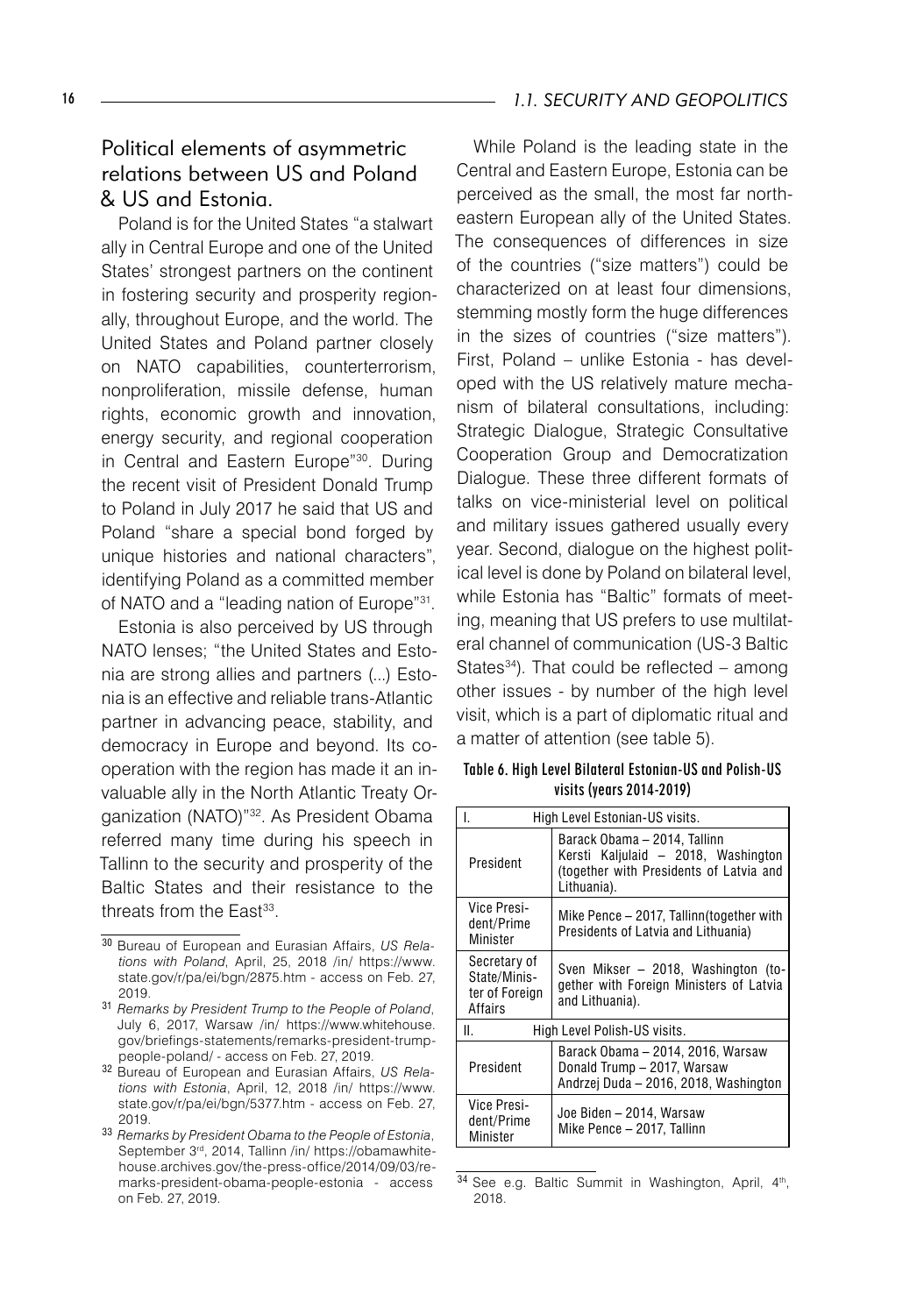| Secretary of<br>State/Minis-<br>ter of Foreign<br>Affairs | Grzegorz Schetyna - 2015, Washington<br>John Kerry - 2016, Warsaw<br>Witold Waszczykowski - 2017, Wash-<br>ington<br>Rex Tillerson - 2018, Warsaw<br>Jacek Czaputowicz - 2018, 2019, Wash-<br>ington |
|-----------------------------------------------------------|------------------------------------------------------------------------------------------------------------------------------------------------------------------------------------------------------|
|-----------------------------------------------------------|------------------------------------------------------------------------------------------------------------------------------------------------------------------------------------------------------|

#### Source: Materials of the Ministry of Foreign Affairs of Poland.

Third, Polish diaspora in the US amounts to 10 million people,which might have a significant influence on US domestic policy. That factor was especially present during the recent presidential campaign<sup>35</sup>, but also can play in Congress<sup>36</sup>. Fourth, geopolitical and geostrategic location Poland determines a special position of this country in political, military economic terms. In specific circumstances, Warsaw could even play a role of a broker in supporting the US in managing global politics; hosting of the Middle East Conference in Warsaw (February 14, 2019, Warsaw) could be one of the primary examples.

# Legal elements of asymmetric relations between US and Poland & US and Estonia.

Poland and Estonia has developed relatively major legal infrastructure with the US, based mostly on two prerequisites: the US engagement in assisting the former Soviet bloc countries in political and economic transformation and NATO membership. That allows both of these countries to conclude several bilateral treaties with the US including (i.e.) agreements concerning the provision of training related to defense articles under the United States International Military Education and Training (IMET) Program (with Estonia – 1992; with Poland – 1991) or agreements regarding

grants under the Foreign Assistance Act of 1961 (with Estonia – 1993; with Poland  $-$  1993)<sup>37</sup>. However, the privileged (in terms of additional reassurances) position of Poland is created with the US plans to military engage in this country. There are at least two important documents regarding these plans: i. Agreement on the Status of armed forces of the United States of America in the territory of the Republic of Poland (signed at Warsaw in 2009); so called "SOFA Supplemental Agreement" (as a supplementary agreement to NATO SOFA treaty); ii. Declaration on Safeguarding Freedom, Building Prosperity through Poland-US Strategic Partnership (signed at Washington in 2018), which reaffirms the commitment of US and Poland to art. 5 of the Washington Treaty and confirming the interests of both countries to strategic partnership. The first document secures legal framework for significant presence of US troops in Poland. The latter is an additional mechanism to ensure Poland about the security guarantees; although only politically binding, but especially vital since "the language in the US alliance treaties is universally vague, and leaves loopholes such that policymakers can avoid being forced to intervene" (Blankenship, p. 20). Estonia (as well as the other Baltic states) possesses such a reassurance only to limited extent. In the Declaration to Celebrate 100 Years of Independence of Estonia, Latvia and Lithuania and Renewed Partnership we can read that the US, Estonia, Latvia and Lithuania "reaffirm their ironclad commitment to Article 5 of the Washington Treaty"38.

<sup>35</sup> See e.g. *Trump wouldn't win without Polish Americans*. /in/ http://dziennikzwiazkowy.com/news-in-english/ trump-wouldnt-win-without-polish-americans-an-interview-with-william-bill-ciosek/ - access on March, 26.

<sup>36</sup> PL-American Caucus is one of the largest in the US Congress.

<sup>37</sup> State Department, *Treaties in Force*, op. cit.

<sup>38</sup> *Declaration to Celebrate 100 Years of Independence of Estonia, Latvia and Lithuania and Renewed Partnership,* April 4, Washington DC, April 4 /in/ https://www. whitehouse.gov/briefings-statements/declarationcelebrate-100-years-independence-estonia-latvialithuania-renewed-partnership/ - access on March 26, 2019.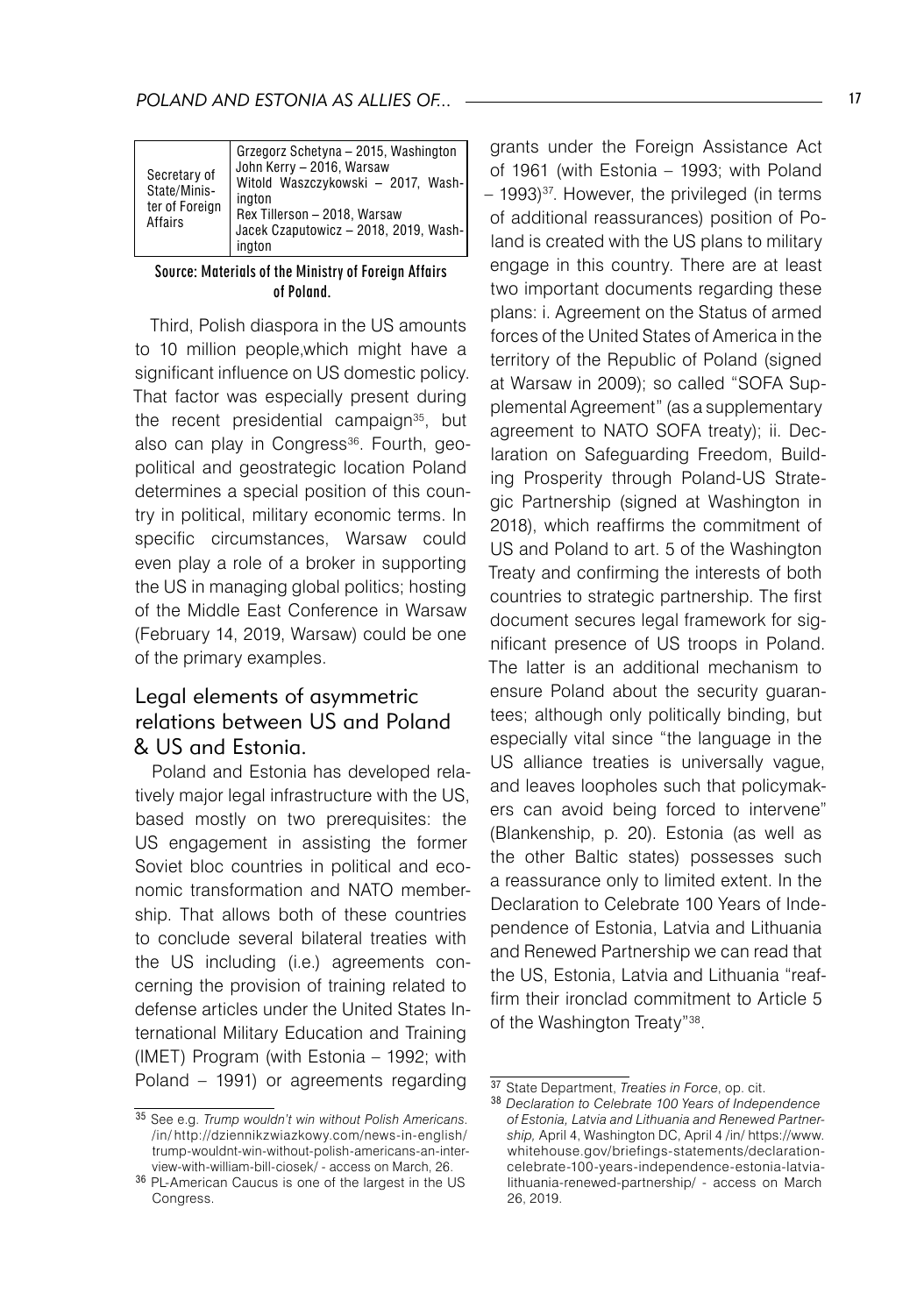#### 18 **18 18 1.1. SECURITY AND GEOPOLITICS**

# Military elements of asymmetric relations between US and Poland & US and Estonia.

One of the most visible difference in the position of Poland and Estonia for the US is military presence of US forces. They are the part of NATO Military Presence in Poland (Multinational Corps Northeast in Szczecin, NATO Units in Bydgoszcz, Enhanced Forward Presence in Orzysz with US 3<sup>rd</sup> Squadron and 2<sup>nd</sup> Cavalry Regiment, NATO Counter Intelligence Center of Excellence in Krakow), but also active bilaterally. That includes presence of: 2<sup>nd</sup> Armored Brigade Combat Team, 1<sup>st</sup> Infantry Division with headquarters in Zagan and subordinate battalions in Bolesławiec, Skwierzyna and Swietoszów, Rotational Logistics and Aviation elements in Powidz, Mission Command Element in Poznan and 52<sup>nd</sup> Fighter Wing in Łask<sup>39</sup>. In addition there are two big projects on the way: Missile Defence base in Redzikowo and a potential expansion of US presence as the discussion between Polish Ministry of National Defense and Pentagon are under way<sup>40</sup>. Altogether there are over 4.000 US troops with a perspective of an expansion.

Simultaneously there are no US troops present in Estonia (discussion upon the Baltic Summit declaration is going on), except those who participate in the military exercises. The reasons of these differences in reassurances are several. First, in Estonia as well in Poland, there is NATO battalion as an Enhanced Forward Presence, but the composition of Allies in this contingent is different (headed by UK with rotational presence

of Denmark, France and Belgium). Second, the military doctrine in terms of attack would favor Poland as a better location for defense. As it was written by Center for Strategic and Budgetary Assessment experts "Poland's geographic depth would leave US forces there less vulnerable to an initial salvo by Russian area-denial capabilities than if they were positioned in the Baltic states" (Fabian, Gunzinger, van Tol, Cohn, Evans, 2019, p. 19). That argument is not usable in terms of a potential deterring role of US forces in Estonia. And third, the defense economic interconnection is much broader in Poland than in Estonia. It again is connected with the size of the country (and the US engagement in the Polish defense industry plans), since both of the countries are paying at least 2% of GDP for defense as it is expected by the US; in nominal terms difference in military budget is enormous (see table 4).

## Economic elements of asymmetric relations between US and Poland & US and Estonia.

The data from the US Bureau of Economic Analysis (BEA) show that Poland has attracted more US investment than any other country of Central and Eastern Europe<sup>41</sup>. According to BEA (there are differences in methodology in US and PL statistics) the US companies had invested (by 2017) 12.6 billion USD. Simultaneously, Estonia attracted 71 million of US investments<sup>42</sup>. The same differences of scale can be seen in trade statistics (see table 5).

<sup>39</sup> *NATO-US Military Presence in Poland*, US Embassy in Warsaw, 2017 /in/ https://pl.usembassy.gov/nato\_ us/ - access on March 27, 2019.

<sup>40</sup> Proposal for a US Permanent Presence in Poland, Ministry of National Defence of Poland, 2018 /in/ https://g8fip1kplyr33r3krz5b97d1-wpengine.netdnassl.com/wp-content/uploads/2018/05/Proposal-fora-U.S.-Permanent-Presence-in-Poland-2018.pdf - access on March 27, 2019.

<sup>41</sup> *American Investments in Poland*. KPMG, American Chamber of Commerce in Poland, April 2018, p. 25 /in/ https://assets.kpmg/content/dam/kpmg/ pl/pdf/2018/04/pl-raport-polska-ameryka\_eng-online.pdf - access on March 27, 2019.

<sup>42</sup> Bureau of Economic Analysis, *Direct Investment by Country and Industry*, US Department of Commerce, July 2018 /in/ https://www.bea.gov/news/2018/direct-investment-country-and-industry-2017 - access on March 27, 2019.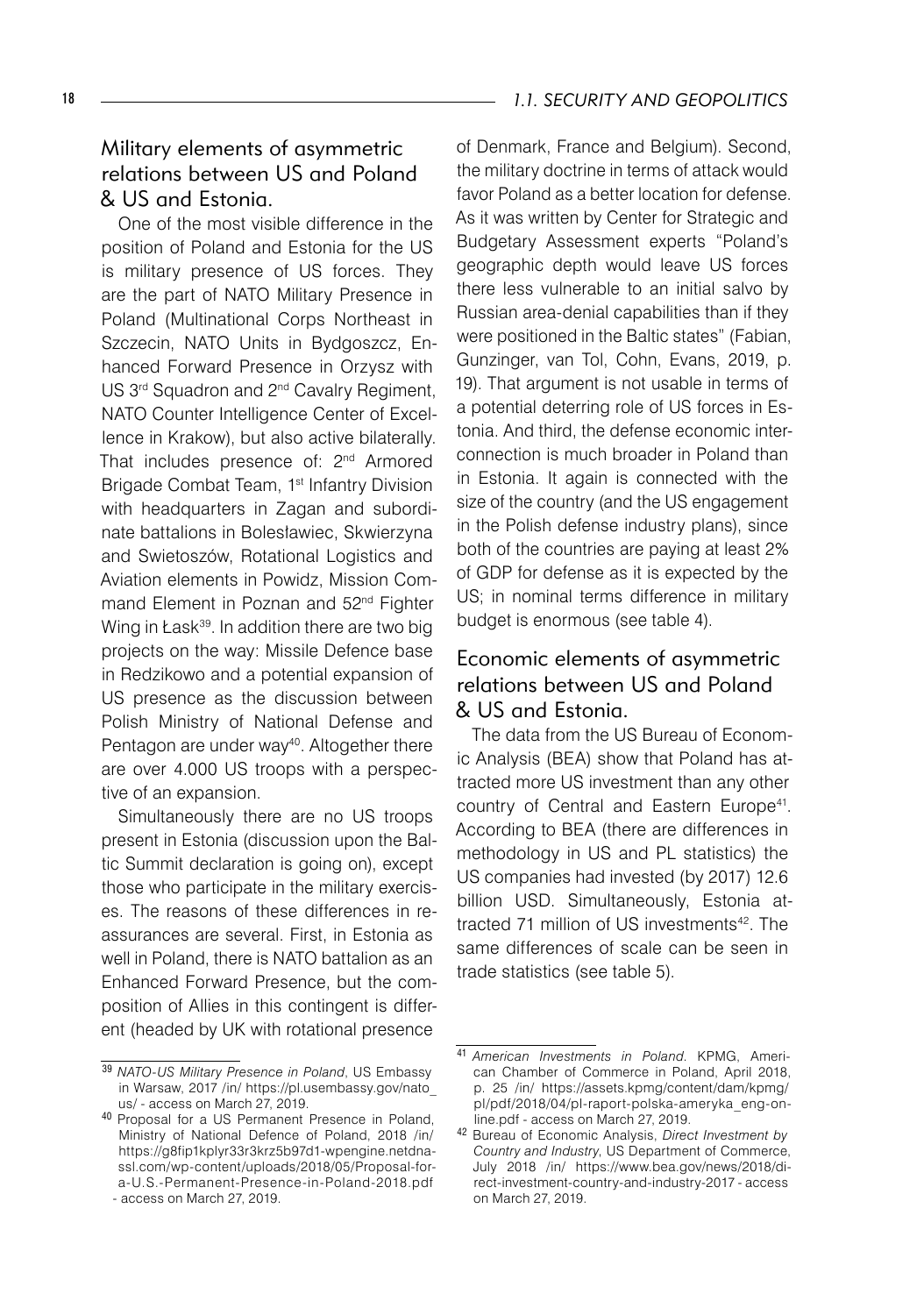| USA    | Poland                               |      |      | Estonia |         |       |
|--------|--------------------------------------|------|------|---------|---------|-------|
|        | 2017                                 | 2016 | 2015 | 2017    | 2016    | 2015  |
|        | Export   4,523.5   3,657.7   3,715.4 |      |      | 274     | 256.6   | 288.1 |
| (rank) | (44)                                 | (47) | (47) | (118)   | (120)   | (113) |
|        | Import   7,106.0   5,960.5   5,637.9 |      |      | 604.4   | 1.011.1 | 503.5 |
| (rank) | (39)                                 | (40) | (40) | (84)    | (75)    | (88)  |

Table7. US trade volume with Estonia and Poland in 2015-2017 (in mln USD).

Source: mine on https://www.census.gov/foreign-trade/ Press-Release/ft900\_index.html

These statistics cannot be surprise since there is a difference of sizes of countries. However, they are also connected with two important factors directly attached to the security of both countries. There are big US defense industry companies (see point above) present, especially in aviation sector (i.e. United Technology Corporation). What is more, Poland started import US LNG (to LNG terminal in Swinoujscie) what creates additional factor in energy security area.

## Conclusions

Based on multilateral and bilateral treaties as well as domestic law, the US have over 60 allies. The position of Poland and Estonia is privileged since both of them are members of NATO, the strongest in the world military alliance, being anchored in the centre of US foreign and security policy. While the legal and formal position is analogous, there are differences for Poland and Estonia in the scope of asymmetry of their relationship with the US. Due to the size of the country, geo-political and geo-military location and the role of Polish diaspora in domestic policy of the US, Poland seems to get more attention and reassurances from the United States. That has consequences on: political (i.e. mature mechanism of bilateral consultations and relatively high level US attention measured in high number of visits), legal (framework of agreements dedicated to strengthened US military presence in Poland), economic (quantified in macroeconomic terms) and military (US troops and facilities on the Poland's territory) front. Current posture of Poland and Estonia in the US policy can hardly be considered to change. Washington has strong allies in those capitals regardless the composition of governing coalitions and their financial obligations under NATO guidelines are petrified in accordance with US position.

## References

- Biehl H., Giegerich B., Jonas A., *Strategic Cultures in Europe. Security and Defence Policies Across the Continent*, Springer VS, Wiesbaden 2013.
- Binnendijk H., *Friends, Foes, and Future Directions. US Partnerships in a Turbulent World,* RAND Corporation, Santa Monica, 2016.
- Blankenship B.D., *Promises under Pressure: Reassurance and Burden Sharing in Asymmetric Alliances*, Columbia University, New York, 2018.
- Child J., *The Falklands/Malvinas Conflict and Inter-Alliance Peacekeeping*. Journal of Conflict Studies, Vol. 3, No. 2, 1983.
- HDP. Envall, *Japan: From Passive Partner to Active Ally*, /in/ Mi. Wesley (ed) Global Allies: Comparing US Alliances in the 21<sup>st</sup> Century, ANU Press.
- Fabian B., Gunzinger M., J. van Tol, Cohn J., Evans G., *Strengthening the Defense of NATO's Eastern Frontier*, CSBA, Washington, 2019, p. 19.
- Firsting S.T., *Assessing Asymmetry in International Politics: US-South Africa Relations: 1994-2008*. University of South Africa, Nov. 2010.
- Lord Ismay, *The First Five Years, 1949-1954*, Brussels, 1957.
- Long T., *It's not the size, it's the relationship: from small states to asymmetry*. International Politics, 54 (2), March, 2017.
- McCalla R., *NATO's Persistance After the Cold War*, International Organization, vol. 50, no 3, Summer 1996.
- Moritz P. Moelle, *The International Responsibility of International Organisations*. *Co-*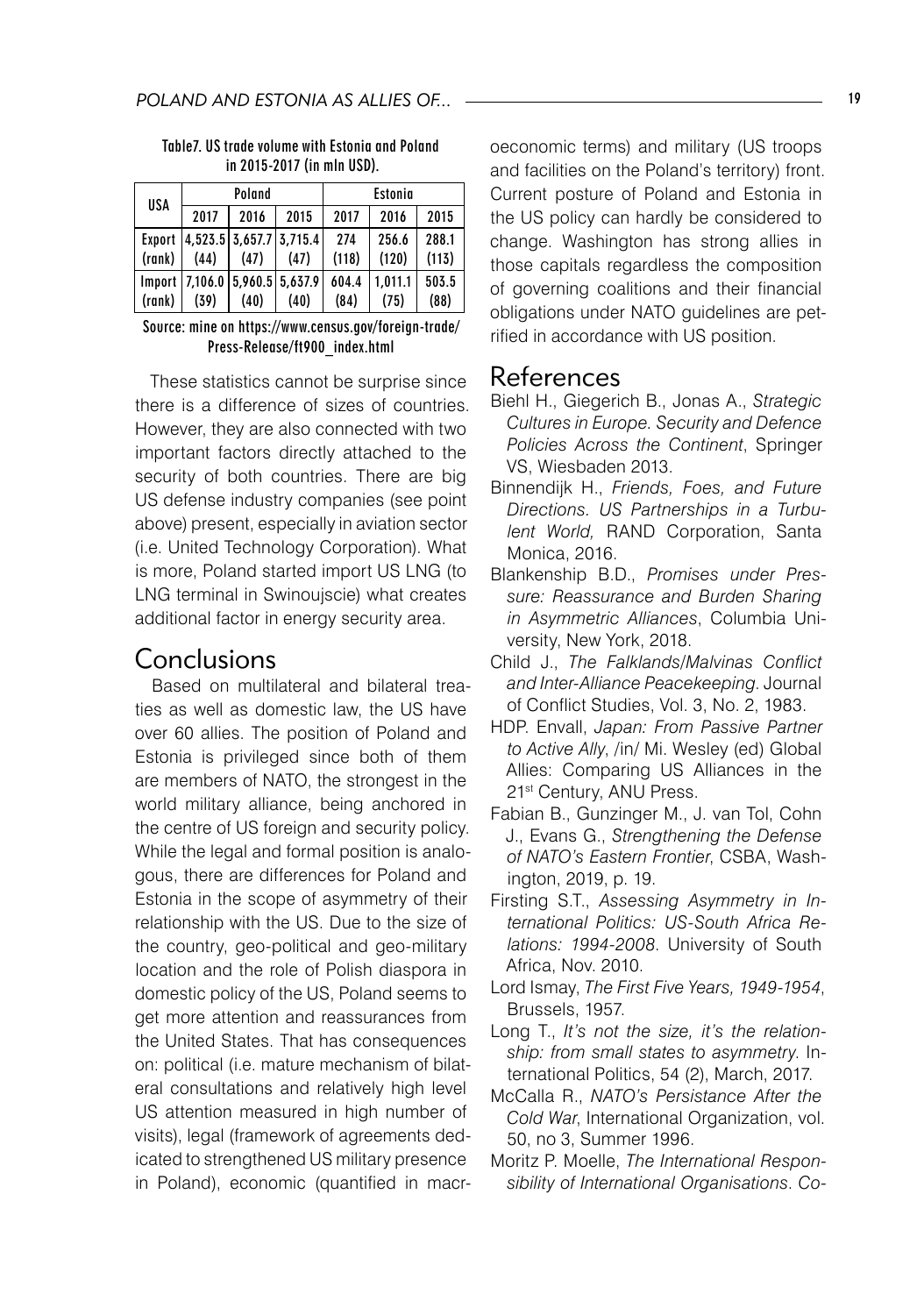*operation in Peacekeeping Operation*, Cambridge University Press, 2017.

- James D. Morrow, *Arms versus allies: tradeoffs in the search for security,* International Organization Vol. 47, No. 2 (Spring, 1993), pp. 207-233.
- Olson M., Zeckhauser R., *An economic theory*  of Alliances, "Review of Economics and Statistics"1966, nr 48, s. 266-279.
- Pfetsch R., Landau A., *Symmetry and Asymmetry in International Negotiations, International Negotiations* 5: Kluiwer Academic Publishers, 2000.
- Reiter E., Gaertner H., *Small States and Alliances*, Physica Verlag, 2001.
- Rodkiewicz W., *Poland as an Ally*, /in/ M. Wesley, Global Allies: Comparing US Allies in the XXI Century, ANU Press, 2017.
- Snyder G.H., *The Security Dilemma in Alliance Politics*, World Politics, vol. 36, no. 4, 1984, p. 466-468.
- David S. Yost, *NATO and International Organizations*, NATO Defense College, September 2007, Rome.
- Walt S.M., *The Origins of the Alliance*, Cornell University Press, New York, 1990.
- Wesley M., *Global Allies: Comparing US Allies in the XXI Century*, ANU Press, 2017.

#### Documents

- *American Investments in Poland*. KPMG, American Chamber of Commerce in Poland, April 2018, p. 25 /in/ https://assets. kpmg/content/dam/kpmg/pl/pdf/2018/04/ pl-raport-polska-ameryka\_eng-online.pdf – access on March 27, 2019.
- Bureau of Economic Analysis, *Direct Investment by Country and Industry*, US Department of Commerce, July 2018 /in/ https://www.bea.gov/news/2018/directinvestment-country-and-industry-2017 – access on March 27, 2019.
- Bureau of European and Eurasian Affairs, *US Relations with Poland*, April, 25, 2018 /in/ https://www.state.gov/r/pa/ei/ bgn/2875.htm – access on Feb. 27, 2019.
- Bureau of European and Eurasian Affairs, *US Relations with Estonia*, April, 12, 2018 /in/ https://www.state.gov/r/pa/

ei/bgn/5377.htm – access on Feb. 27, 2019.

- Communique PR/CP(2018)091, *Defence Expenditure of NATO countries* (2011- 2018), 10 July 2018, NATO Documents.
- *Declaration to Celebrate 100 Years of Independence of Estonia, Latvia and Lithuania and Renewed Partnership,* April 4, Washington DC, April 4 /in/ https://www.whitehouse.gov/briefings-statements/declaration-celebrate-100-years-independenceestonia-latvia-lithuania-renewed-partnership/ – access on March 26, 2019.
- *Exposé Ministrów Spraw Zagranicznych 1990-2013*, Ministerstwo Spraw Zagranicznych, Biuro Archiwum i Zarządzania Informacją, Warszawa 2013.
- *Military's Competitive Edge. p. 8-10 /*in/ http://nssarchive.us/wp-content/uploads/2018/01/2018-National-Defense-Strategy-Summary.pdf – access on Feb. 26, 2019. The document in full version is classified.*National* Mutual Defense Treaty between the USA and Republic of Korea /in/ http://avalon.law.yale.edu/ 20th century/kor001.asp – access on Feb. 26, 2019.
- Mutual Defense Treaty between the USA and Philippines /in/ http://avalon.law. yale.edu/20th\_century/phil001.asp – access on Feb. 26, 2019.
- *National Security Concept of Estonia,*  adopted by Riigikogu on May 12, 2010.
- *National Security Strategy of the Republic of Poland, 2014,* /in/ https://www.bbn. gov.pl/ftp/dok/01/NSS\_RP.pdf – access on May, 27, 2019.
- *NATO-US Military Presence in Poland*, US Embassy in Warsaw, 2017 /in/ https:// pl.usembassy.gov/nato\_us/ – access on March 27, 2019.
- North Atlantic Military Committee, Decision on MC 48, *A Report by the Military Committee on The Most Effective Pattern of NATO Military Strength for the Next Few Years*, 22 November 1954 /in/ https://www.nato.int/docu/stratdoc/ eng/a541122a.pdf – access on May 29, 2019.